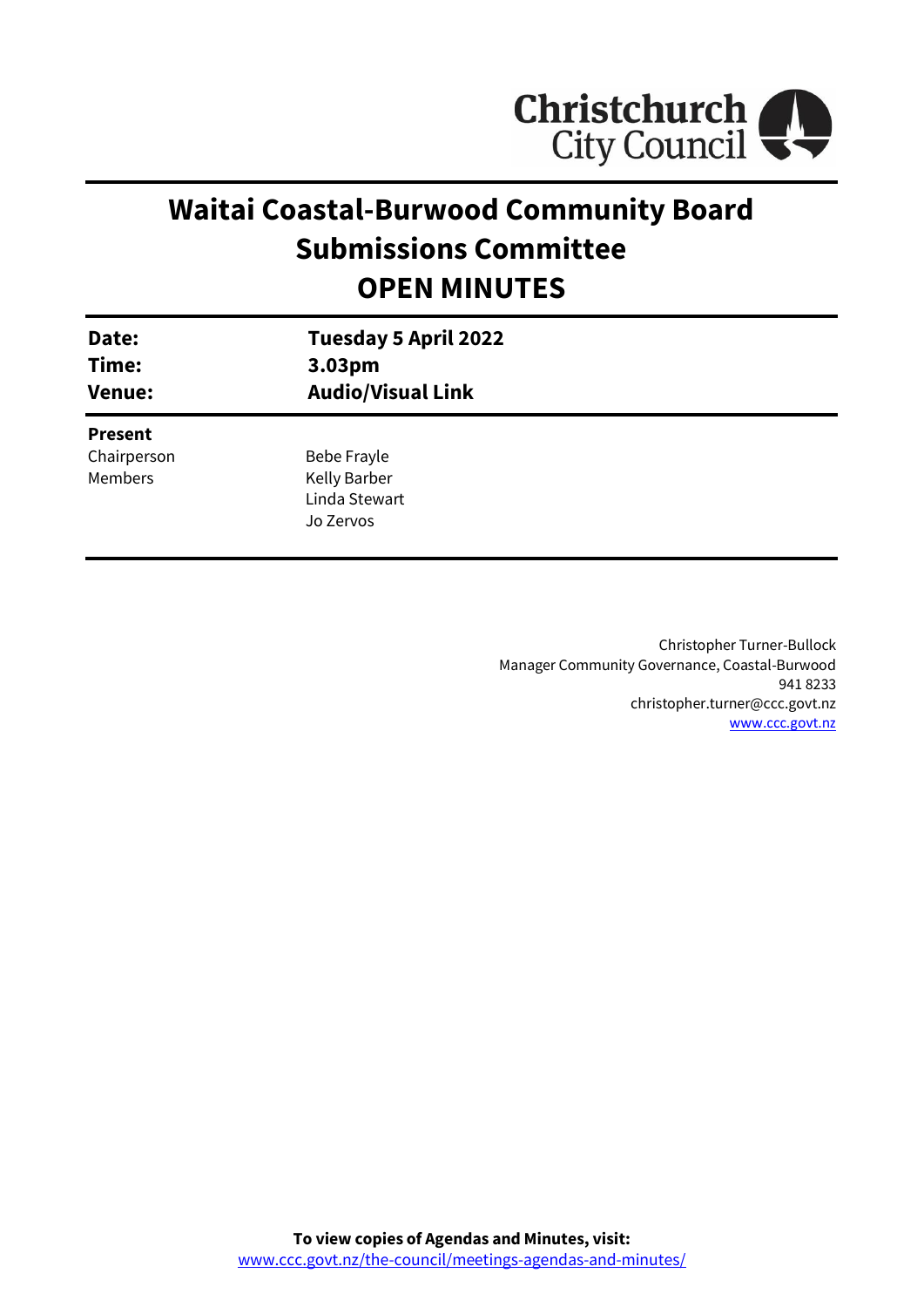

**Part A Matters Requiring a Council Decision**

- **Part B Reports for Information**
- **Part C Decisions Under Delegation**

#### **Secretarial Note:**

It is noted that this meeting was also held via audio/visual link on the Zoom platform due to the whole country being under COVID-19 Protection Framework (the Traffic Alert Red setting) on the date the meeting was scheduled. These minutes provide a written summary of the meeting proceedings.

# **1. Apologies Ngā Whakapāha**

The Chair called for apologies. An apology for lateness from Linda Stewart was received. Linda Stewart joined the meeting at 3.04pm. As Linda Stewart joined the meeting before the motion was moved and seconded, the apology was not formally recorded.

There were no apologies.

## **2. Declarations of Interest Ngā Whakapuaki Aronga**

The Chair asked members if they wished to declare an interest in agenda item 3.

Kelly Barber declared that he is a member of the Avon-Heathcote Estuary Ihutai Trust and wanted it noted that although he has declared an interest, he is not conflicted in contributing to the submission.

The Chair recommended suspending Standing Orders so members could speak freely whilst discussing the consultation documents. The Chair moved, seconded by Kelly Barber, that Standing Orders be suspended. The motion was put to the vote and carried unanimously.

# **Suspension of Standing Orders**

### **Committee Resolved CBSC/2022/00005**

That pursuant to Standing Orders 3.5 (Temporarily Suspension of Standing Orders), the following Standing Orders be suspended to enable informal discussion regarding Agenda Item 3:

17.5 Members may speak only once.

18.1 General procedure for speaking and moving motions.

Bebe Frayle/Kelly Barber **Carried**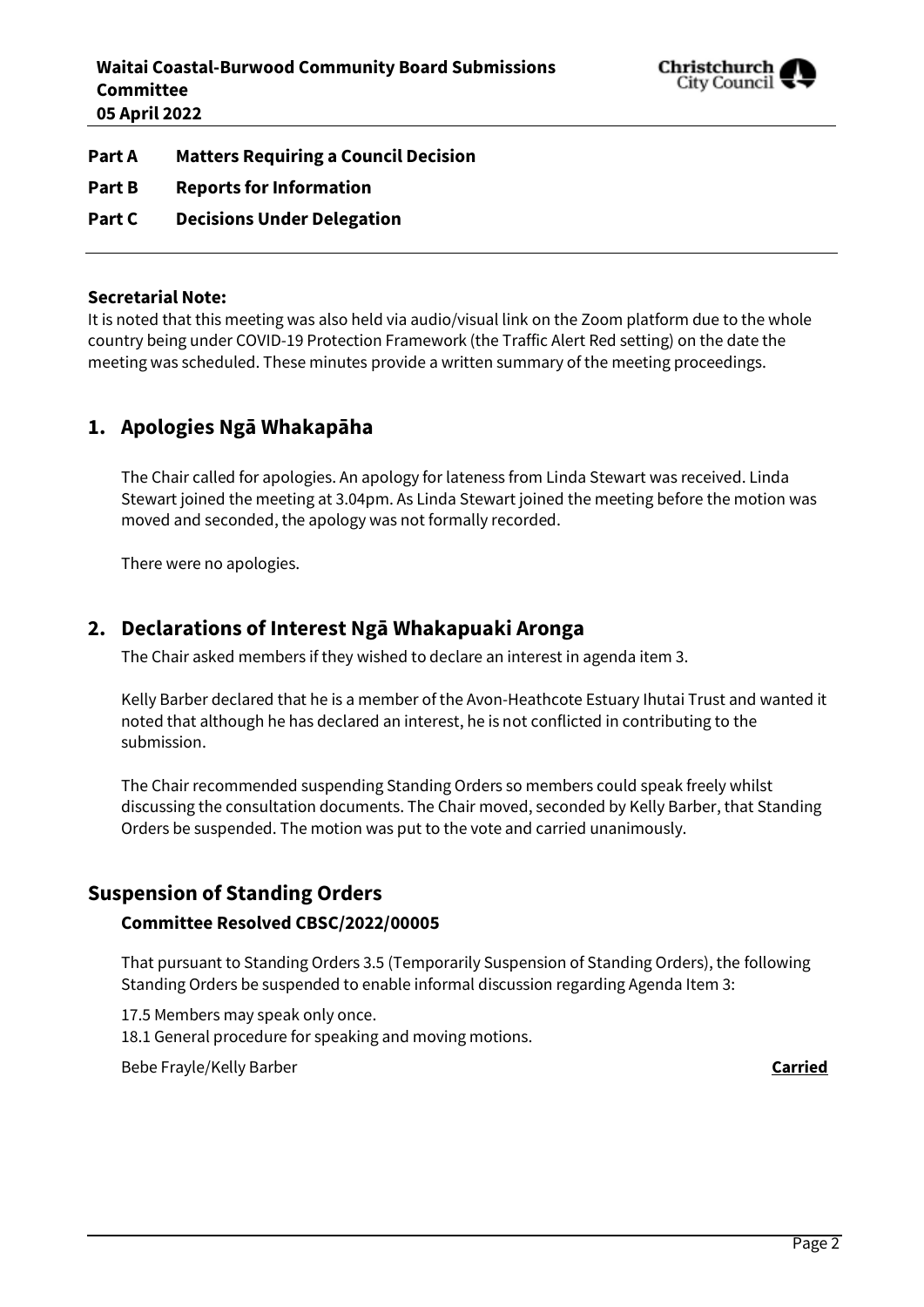

# **3. Ihutai-Estuary and Coastal Draft Stormwater Management Plan - Board Submission**

The Chair recommended that members go through the consultation documents and the feedback provided during the Board's recent Residents' Association Forum in preparation of providing a Board response to the questions asked in the submission template. Members present supported this and a copy of what was agreed to be provided can be found in the attached Board Submission.

### **Staff Recommendations**

That the Waitai Coastal-Burwood Community Board Submissions Committee:

- 1. Consider preparing a submission on behalf of the Board on the Ihutai-Estuary and Coastal Draft Stormwater Management Plan.
- 2. Note that given the consultation timetable, the Submissions Committee will exercise its delegated authority to complete and lodge a submission on behalf of the Board.

After compiling a Board Submission on the Ihutai-Estuary and Coastal Draft Stormwater Management Plan, the Chair recommended that Standing Orders be resumed for the remainder of the meeting.

The Chair moved that Standing Orders be resumed which was seconded by Linda Stewart. The motion was put to the meeting and carried unanimously.

### **Committee Resolved CBSC/2022/00006**

#### **Resumption of Standing Orders**

That the Standing Orders set aside above, be resumed.

#### Bebe Frayle/Linda Stewart **Carried**

The Chair moved, seconded by Kelly Barber, that the Submissions Committee prepare a submission on behalf of the Board on the Ihutai-Estuary and Coastal Draft Stormwater Management Plan and to note that given the consultation timetable, the Submissions Committee will exercise its delegated authority to complete and lodge a submission on behalf of the Board. The motion was put to the vote and carried unanimously.

#### **Committee Resolved CBSC/2022/00007**

That the Waitai Coastal-Burwood Community Board Submissions Committee:

- 1. Prepare a submission on behalf of the Board on the Ihutai-Estuary and Coastal Draft Stormwater Management Plan.
- 2. Note that given the consultation timetable, the Submissions Committee will exercise its delegated authority to complete and lodge a submission on behalf of the Board.

#### Bebe Frayle/Kelly Barber **Carried**

#### **Attachments**

A Waitai Coastal-Burwood Community Board Submissions Committee 5 April 2022 - Ihutai-Estuary and Coastal Draft Stormwater Management Plan - Board Submission **[⇨](../../../RedirectToInvalidFileName.aspx?FileName=CBSC_20220405_MAT_7957.PDF#PAGE=3)</u>**